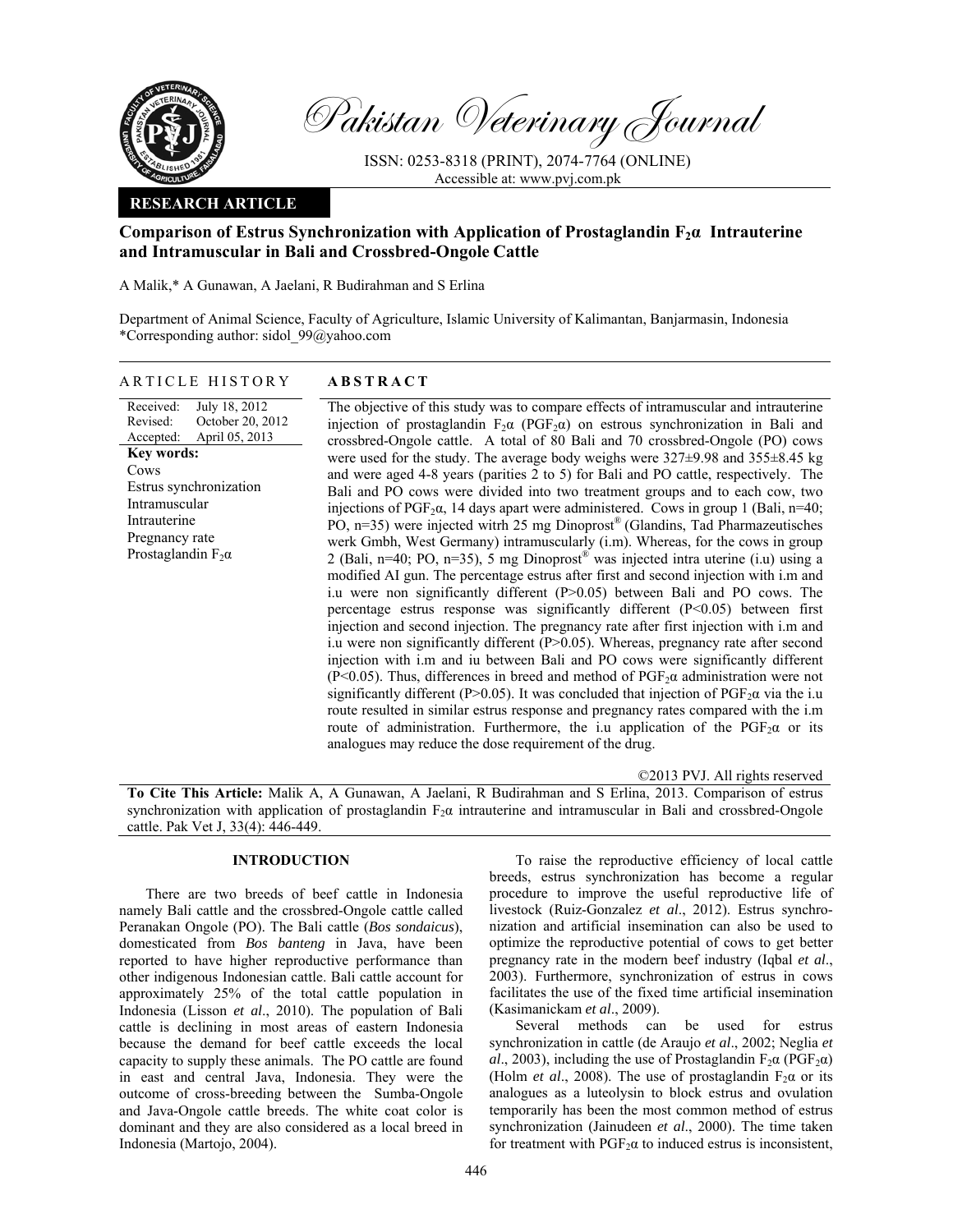but generally varies from 2 to 5 days in heifers (Wenzel, 1997). PGF<sub>2</sub>α or its analogues can cause regression of the corpus luteum (CL) in cows from day 5-6 until day 15-17 of the estrus cycle and can be used to synchronize estrus cycle from day 7 onwards (Holm *et al*., 2008). Nevertheless, the effectiveness of  $PGF<sub>2</sub>α$  to synchronize estrus is dependent upon the presence of a responsive corpus luteum. The variation in time to estrus is due to the differences in the developmental stage of the pre ovulatory follicle at the time of prostaglandin  $F_2\alpha$ injection (Kastelic and Ginther, 1991; Macmillan *et al*., 2003) and is not related to the rate of progesterone decrease to basal concentrations (Cirit *et al*., 2008).

There are several different strategies to use  $PGF<sub>2</sub>α$  for estrus synchronization in cows, the strategy used in this study is called the 2-shot prostaglandin protocol. There are numerous reports about using reduced doses of  $PGF<sub>2</sub>a$ into various locations of the reproductive tract such as intravenous and intrauterine admistration (Neglia *et al*., 2008; Malik *et al.*, 2009). The  $PGF<sub>2</sub>α$  can be administered through intramuscular injection or injected directly into the uterine musculature. It is hypothesized that intrauterine injection of  $PGF_2\alpha$  and analogs for estrus synchronization would improve pregnancy rates. Therefore, the present study was designed to compare the effects of intrauterine and intramuscular injections of  $PGF<sub>2</sub>α$  on estrus synchronization pregnancy rate in Bali and PO cattle.

#### **MATERIALS AND METHODS**

**Animals:** A total of 80 Bali and 70 PO cows were used for the present study. The average body weights were 327±9.98 and 355±8.45 kg, and aged 4-8 years (parities 2 to 5) for Bali and PO cattle, respectively. All the cows were 60-90 d postpartum and were cycling normally. Their body condition scores were 5-6 on a scale of 1 to 9 (1=emaciated, 9=obese; Roche *et al*., 2009). This body condition score was subjectively given to females to describe overall body condition, fat cover and flesh over the ribs, loin and tail head. Non-pregnant status in these cows was confirmed based on farm records and rectal palpation. The ovary was also palpated for the presence of either follicles or an active corpus luteum. All the cows were raised under a similar grazing system (various kinds of grass) and supplemented with mixture of rice bran (byproduct of milling) at the rate of 1.5 kg/head/day.

**Experimental design:** The Bali and PO cattle were divided into two treatment groups for estrus synchronization. The first group was injected with intramuscular and second group was injected with intrauterine. Cows in group 1 (n =40 Bali; n=35 PO) were each given injections  $PGF<sub>2</sub>a$  intramuscularly (i.m) with 25 mg Dinoprost® (Glandins, Tad Pharmazeutisches werk Gmbh, West Germany). Those in group 2 (n=40 Bali; n=35 PO) were injected with 5 mg Dinoprost® via intrauterine (i.u) by using a modified AI gun. The second injections of prostaglandin  $F_2\alpha$  was given at 14 days after the first injection with same of method.

**Estrus observation:** The cows were observed continuously in the paddocks for estrus onset and behavioral patterns of the estrus every 6 h for 80 hours. All the cows were visually observed and standing to be mounted by another cow (homosexual mounting) was taken as an indication of estrus (Mattoni and Ouedraogo, 2000). Cows receptive to at least 2-3 mounts were considered to be in estrus. The percentage of estrus response was calculated by:

## Number of cows in estrus Percentage of estrus  $=$   $\frac{N$ umber of cows in estrus  $x = 100$

**Artificial insemination and pregnancy diagnosis:** All cows were artificially inseminated twice by an experienced technician using frozen Bali and PO semen obtained from the Artificial Insemination Centre (Singosari, Malang, Indonesia) at 70-75 hours after first injection (Cavalieri *et al.,* 2008). Cows that failed to exhibit estrus were given a second equal dose of prostaglandin  $F_2\alpha$  after 14 days and underwent timed AI after 70 -75 hours. Pregnancy diagnosis was conducted by rectal palpation 60 days after AI.

**Statistical analysis:** The proportions of cows that showed estrus after first and second  $PGF<sub>2</sub>α$  injections, as well as pregnancy rates were analyzed by separate Chi-square analyses and Frequency Procedure of SAS software version. 9.1.3 (SAS, 2006).

#### **RESULTS**

The percentage estrus response in Bali and PO cows in groups 1 and 2 following the first i.m and i.u injections were 41% (i.m), 38% (i.u) and 45% (i.m), 43% (i.u), respectively (Fig. 1). The percentage estrus response after first and second injection were non significantly different (P>0.05) between Bali and PO cows. The estrus responses after the second PGF2 $\alpha$  i.m and i.u injection were 80  $\&$ 84% and 83 & 78% in the Bali and PO cows, respectively. Thus, differences in breed and method of  $PGF<sub>2</sub>α$ administration were not significantly different (P>0.05). The percentage estrus response was significantly different (P<0.05) between first injection and second injection. The pregnancy rates among the cows that were inseminated after the first injection were non significantly different  $(P>0.05)$  irrespective of the method of PGF<sub>2</sub> $\alpha$ administration (i.m or i.u). Whereas, the pregnancy rates among the cows that were inseminated after the second injection were significantly different  $(P<0.05)$  between Bali and PO cows (Table 1). Pregnancy rates after first injection in Bali and PO cows were 55% (i.m), 50% (i.u) and 46% (i.m), 53% (i.u), respectively. Thus, route of administration did not result in significant differences between Bali and PO breed. Similarly, the pregnancy rate after the second  $PGF<sub>2</sub>α$  injection was non-significantly different (P<0.05) between the i.m and i.u routes of PGF-<sup>2</sup>α administration.

#### **DISCUSSION**

The percentage estrus response among Bali and PO cows after the first  $PGF<sub>2</sub>α$  i.m or i.u treatment was low compared with the second injection (Fig. 1). The percentage estrus response after the first injection is similar to 46.4% reported by Mattoni and Ouedraogo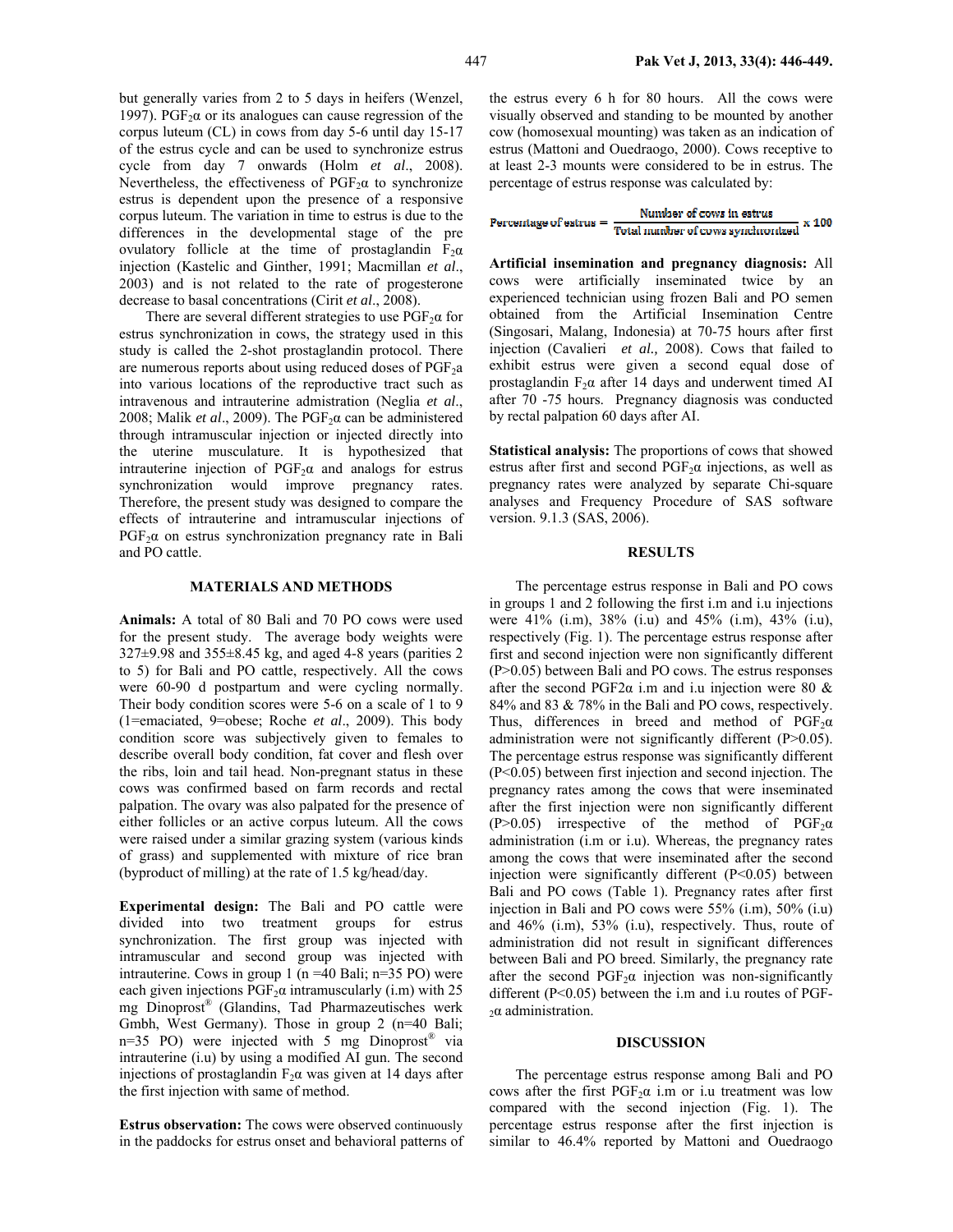(2000) for Indo Brazil and Gyrs cows that were estrus synchronized with  $PGF<sub>2</sub>a$ . This lower percentage estrus response was probably because the cows that were used in the experiment were in different phases of the estrous cycle at the time of first injection. It is known that the success of estrus induction with  $PGF<sub>2</sub>α$  depends on the presence of a functional corpus luteum. Smith *et al*. (2005) also reported that Prostaglandin  $F_2\alpha$  was effective only in the presence of a responsive corpus luteum (luteal phase). The percentage estrus response among the cows after first injection i.u was similar compared with the i.m route. These results are in agreement with Ginther e*t al*. (2009), who found that intrauterine  $PGF<sub>2</sub>α$  injection in Holstein cows required lower amount of prostaglandin to induce luteolysis. The intramuscular injection of  $PGF<sub>2</sub>α$ requires a higher dosage because this hormone will first be absorbed into the circulation before reaching its target organ, which is the ovary. On the other hand, intrauterine  $PGF<sub>2</sub>α$  administration requires a lower dose, because the uterus is close to the target organ. Furthermore, the intrauterine route was effective in inducing increased CL blood flow, regardless of whether the treatment induced luteolysis (Malik *et al.,* 2009).

The higher percentage estrus response among cows after the second  $PGF<sub>2</sub>α$  injection in both the i.m and i.u routes suggests that most of the cows were in the same luteal phase of the estrus cycle. PGF<sub>2</sub> $\alpha$  or its analogues can be used to synchronize the cows estrus cycle from day 7 onwards (Holm *et al*., 2008).

The pregnancy rates among Bali and PO cows after the first i.m and i.u administration were similar. Whereas, the pregnancy rates after the second i.m. and i.u administration in Bali cows were higher than PO cows. The low pregnancy rates after first injection in both cow breeds might be partially explained by the variation in time of ovulation with respect to time of AI. Much of the variation in time to ovulation was probably due to the variation in stage of growth of the preovulatory follicle at the time of PGF2α treatment (Olivera-Muzante *et al*., 2011). The pregnancy rate after the second  $PGF<sub>2</sub>α$ injection in Bali cows (77.41%; i.m and 73.33%; i.u) was higher than the pregnancy rate in PO cows  $(54.54\%; i.m)$ and 60 %; i.u). The pregnancy rate following the second  $PGF<sub>2</sub>α$  administration in Bali cows was better than the 70.5% reported by Xu *et al*. (1997) in dairy cows. Willamson and Payne (1993) reported that Bali cattle have high adaptive capabilities to the tropical environment and have higher reproductive performance than other indigenous Indonesian cows. Intrauterine prostaglandins application may reduce the dose requirement of the drug. Furthermore, several authors have indicated that  $PGF<sub>2</sub>α$ may be transferred directly from the uterine vein into the ovarian artery (Smith *et al*. 2005; McCracken *et al*., 1999).

**Conclusion:** Based on the data obtained in these experiments, it may be concluded that estrus synchronization with  $PGF_2\alpha$  injection using the intrauterine route resulted in similar estrus response and pregnancy rates to those with intramuscular administration. However, the pregnancy rate in Bali cows was higher than in the PO cows after the second  $PGF<sub>2</sub>α$ administration.

**Table 1:** Comparison of pregnancy rate after estrus synchronization in Bali and PO cows

| <b>Breeds</b>            | Application | n  | Dosage                       | Pregnancy rate (%) |                              |
|--------------------------|-------------|----|------------------------------|--------------------|------------------------------|
|                          |             |    | of PGF <sub>2</sub> $\alpha$ | First              | Second                       |
|                          |             |    | (mg)                         | injection          | injection                    |
| <b>Bali Cows</b>         | i.m         | 40 | 25                           | $(5/9)$ 55         | $(24/31)$ 77.41 <sup>a</sup> |
|                          | i.u         | 40 | 5                            | $(5/10)$ 50        | $(22/30)$ 73.33 <sup>a</sup> |
| PO Cows                  | i.m         | 35 | 25                           | $(6/13)$ 46        | $(12/22)$ 54.54 <sup>b</sup> |
|                          | i.u         | 35 | 5                            | $(8/15)$ 53        | $(12/20)$ 60.00 <sup>b</sup> |
| $\overline{\phantom{a}}$ |             |    | . .                          | 22                 |                              |

a,b<sub>values</sub> in the same column with different superscripts indicate significant difference (P<0.05).



**Fig. 1:** Percentage response of estrus after estrus synchronizstion in Bali and PO cattle

**Acknowledgement:** This study was supported financially by BAPEDA Banjar district, Province of south Kalimantan, Republic of Indonesia. Authors are also grateful to Mr. Supriyadi and Mr. Dondit and all staff Dinas Peternakan Banjar district.

## **REFERENCES**

- Cavalieri J, VM Smart, G Hepworth, M Ryan and KL Macmillan, 2008. Ovarian follicular development and hormone concentrations in inseminated dairy cows with resynchronized estrus cycles. Theriogenology, 70: 946-955.
- Cirit U, S Bacinoglu, M Tas¸ K Demir, A Bas, K Ak and IK Ileri, 2008. Evaluation of short estrus synchronization methods in dairy cows. Anim Reprod Sci, 109: 65-76.
- de Araujo Berber RC, EH Madureira and PS Baruselli, 2002. Comparison of two Ovsynch protocols (GnRH versus LH) for fixed timed insemination in buffalo (*Bubalus bubalis*). Theriogenology, 57: 1421-1430.
- Ginther OJ, RR Aroujo, MP Palhau, BL Rodrigues and MA Beg, 2009. Necessity of sequential pulses of Prostaglandin F2 alpha for complete physiologic luteolisis in cattle. Biol Reprod, 80: 641-648.
- Holm DE, PN Thompson and PC Irons, 2008. The economic effects of an estrus synchronization protocol using prostaglandin in beef heifers. Theriogenology, 70: 1507-1515.
- Iqbal S, M Aleem and MA Saeed, 2003. Role of single injection of prostaglandin F2 alpha on breeding efficiency of postpartum buffaloes. Pak Vet J, 23: 197-201.
- Jainudeen MR, H Wahid and ESE Hafez, 2000. Ovulation Induction, Embryo Production and Transfer. In: Reproduction in Farm Animals. 7 Ed, Lippincott, Williams and Wilkins, New York, USA, pp: 405-430.
- Kasimanickam R, ML Day, JS Rudolph, JB Hall and WD Whittier, 2009. Two doses of prostaglandin improve pregnancy rates to timed-AI in a 5-day progesterone-based synchronization protocol in beef cows. Theriogenology, 71: 762-767.
- Kastelic JP and OJ Ginther, 1991. Factors affecting the origin of the ovulatory follicle in heifers with induced luteolysis. Anim Reprod Sci, 26: 13-24.
- Lisson S, N MacLeod, C McDonald, J Corfield, B Pengelly, L Wirajaswadi, R Rahman, S Bahar, R Padjung, N Razak, K Puspadi, Dahlanuddin, Y Sutaryono, S Saenong, T Panjaitan, L Hadiawati, A Ash and L Brennan, 2010. A participatory, farming systems approach to improving Bali cattle production in the smallholder crop-livestock systems of Eastern Indonesia. Agric Syst, 103: 486-497.